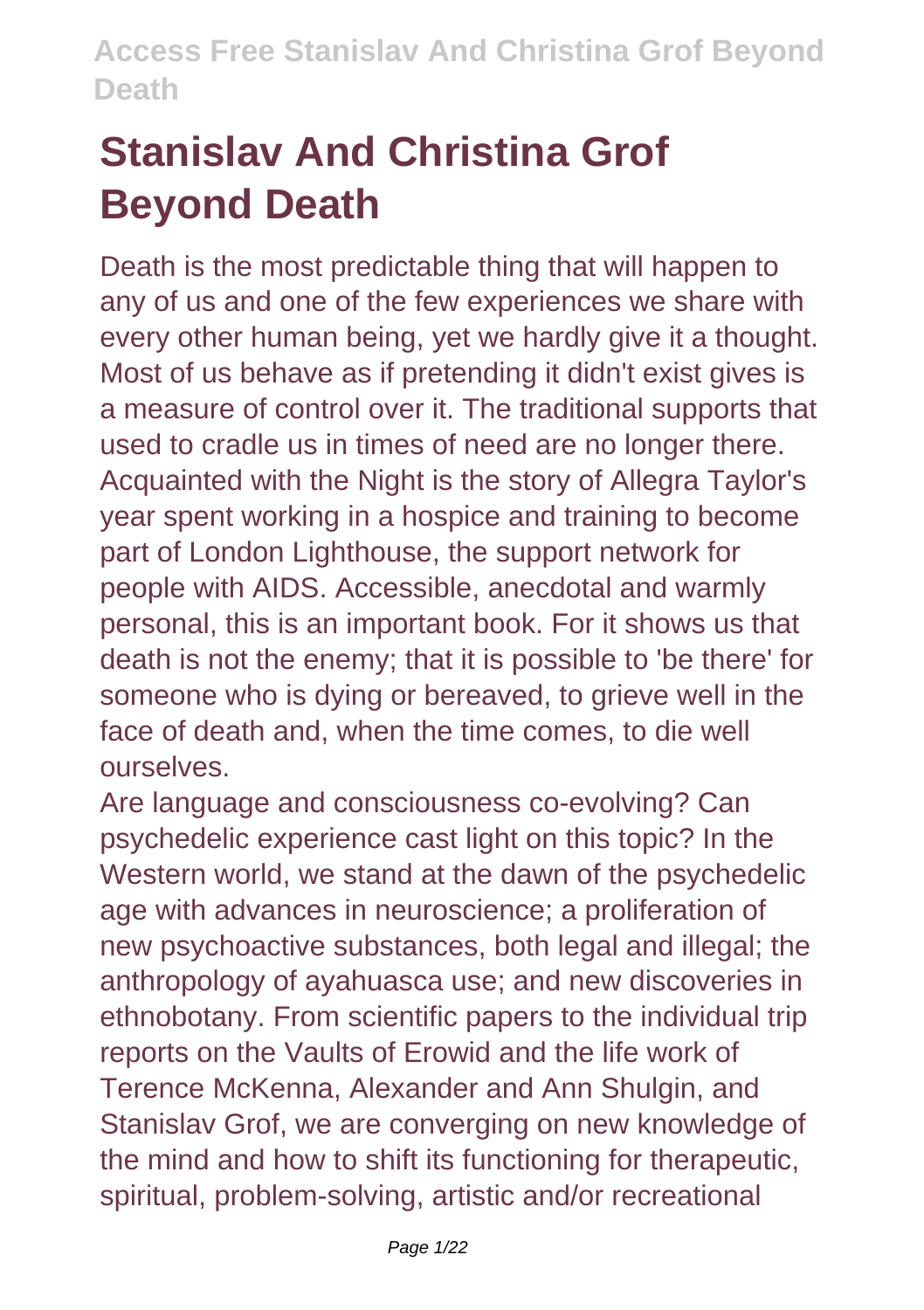purposes. In our culture, pychonautics, the practices of individuals and small groups using techniques such as meditation, shamanic ritual, ecstatic dance and substances such as LSD and psilocybin for personal exploration, is a field of action and thought in its infancy. The use of psychonautic practice as a site of research and a method of knowledge production is central to this work, the first in-depth book focusing on psychedelics, consciousness, and language. Xenolinguistics documents the author's eleven-year adventure of psychonautic exploration and scholarly research; her original intent was to understand a symbolic language system, Glide, she acquired in an altered state of consciousness. What began as a deeply personal search, led to the discovery of others, dubbed xenolinguists, with their own unique linguistic objects and ideas about language from the psychedelic sphere. The search expanded, sifting through fields of knowledge such as anthropology and neurophenomenology to build maps and models to contextualize these experiences. The book presents a collection of these linguistic artifacts, from glossolalia to alien scripts, washed ashore like messages in bottles, signals from Psyche and the alien Others who populate her hyperdimensional landscapes. With an entire chapter dedicated to Terence and Dennis McKenna and sections dedicated to numerous other xenolinguists, this book will appeal to those interested in language/linguistics and the benefits of psychedelic self-exploration, and to readers of science fiction.

Feelings of oneness with others, nature, and the Page 2/22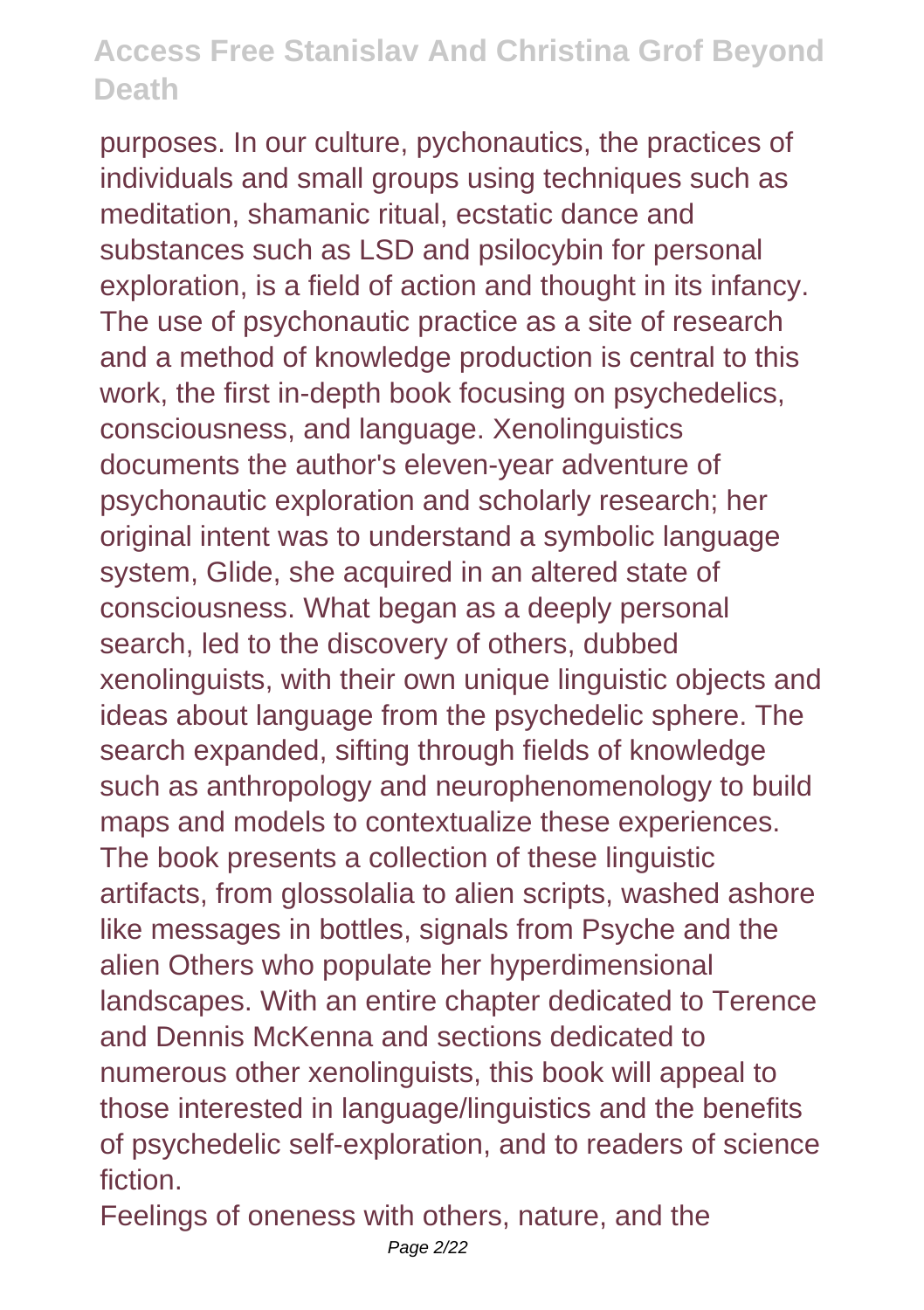universe. Encounters with extraterrestrials, deities, and demons. Out-of-body experiences and past-life memories. Science casts a skeptical eye. But Dr. Stanislav Grof - the psychiatric researcher who cofounded transpersonal psychology - believes otherwise. When the Impossible Happens presents Dr. Grof's mesmerizing firsthand account of his fifty-year inquiry into waters uncharted by conventional psychology, an odyssey that will leave you questioning the very fabric of your existence. From the first LSD session that gave Dr. Grof a glimpse of cosmic consciousness to his latest work with Holotropic Breathwork, When the Impossible Happens explores fascinating experiments in astral projection; remarkable tales of synchronicity; memories of birth and prenatal life; the survival of consciousness after death, and much more. Here is an incredible opportunity to journey beyond ordinary consciousness guaranteed to shake the foundations of what we assume to be reality - and sure to offer a new vision of our human potential, as we contemplate When the Impossible Happens. STANISLAV GROF, M.D., PH.D. One of the founders and chief theoreticians of transpersonal psychology, Dr. Grof is the president of the International Transpersonal Association, and a professor of psychology at the California Institute of Integral Studies and the Pacifica Graduate Institute. His numerous books include Beyond the Brain and Psychology of the Future. Linking the ongoing ecological crisis with contemporary conditions of alienation and disenchantment in modern society, this book investigates the capacity of oral storytelling to reconnect people to the natural world and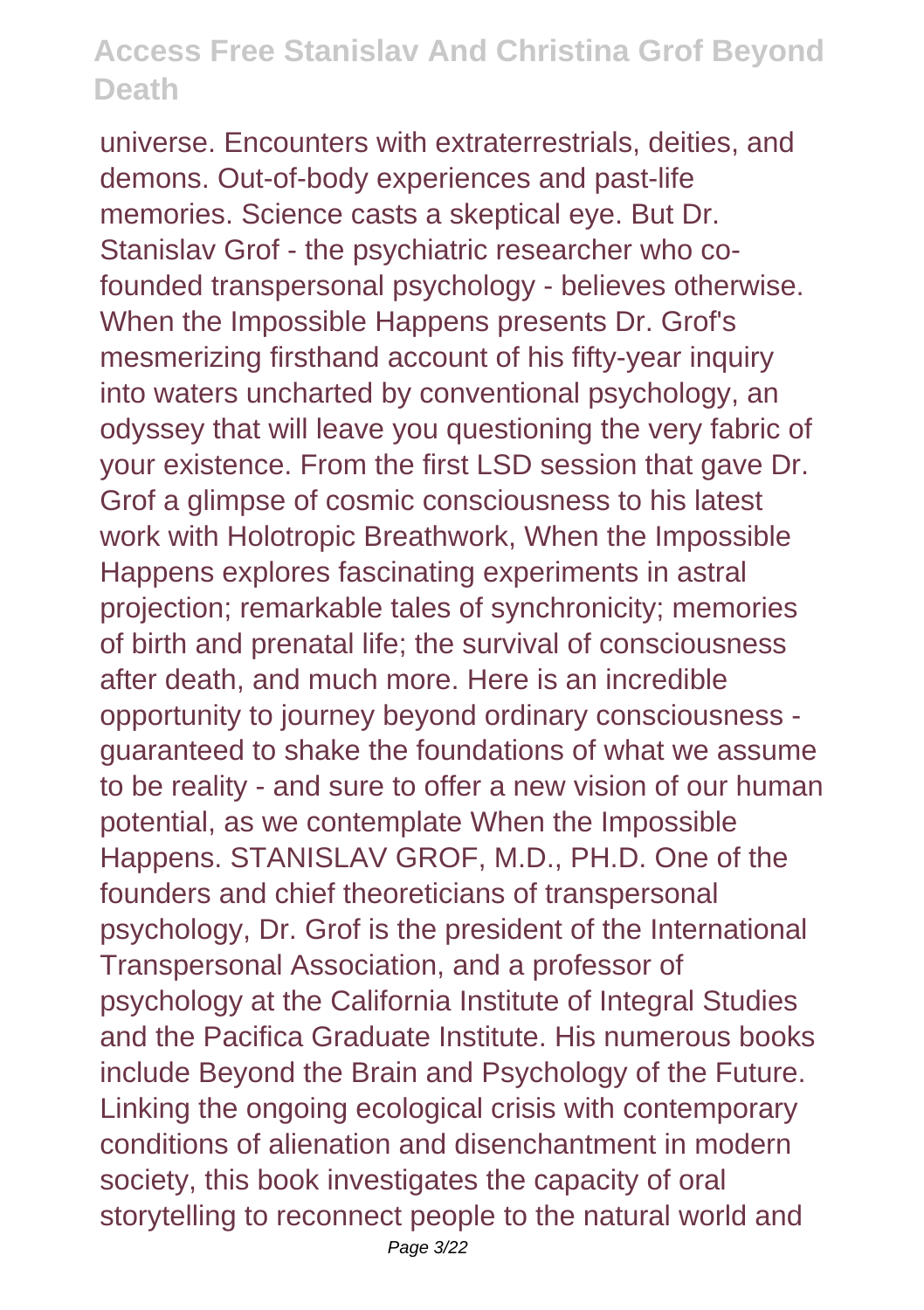enchant and renew their experience of nature, place and their own existence in the world. Anthony Nanson offers an in-depth examination of how a diverse ecosystem of oral stories and the dynamics of storytelling as an activity can catalyse different kinds of conversation and motivation, helping us resist the discourse of powerful vested interests. Detailed analysis of traditional, true-life and fictional stories shows how spoken narrative language can imbue landscapes, creatures and experiences with enchantment and mediate between the inner world of consciousness and outer world of ecology and community. A pioneering ecolinguistic and ecocritical study of oral storytelling in the modern world, Storytelling and Ecology offers insight into the ways that sharing stories in each other's embodied presence can open up spaces for transformation in our relationships with the ecological world around us.

Ready or not, everyone dies. How does one prepare for this inevitable transformational journey? In Lucid Death, author Kienda Betrue presents a guide to the possible afterworlds. From the religions of the world to original hypnotherapy research into the landscapes beyond life, she offers maps to the spiritual places and events that may be encountered after death. Lucid Death places religious beliefs of the afterlife from around the world and throughout time into a context of cosmology and the evolution of consciousness fit for the twenty-first century. Betrue communicates how life and death are seen as both universal and intimately personal, and she shares spiritual regressions that provide living images of life and death, and karma and reincarnation. Including the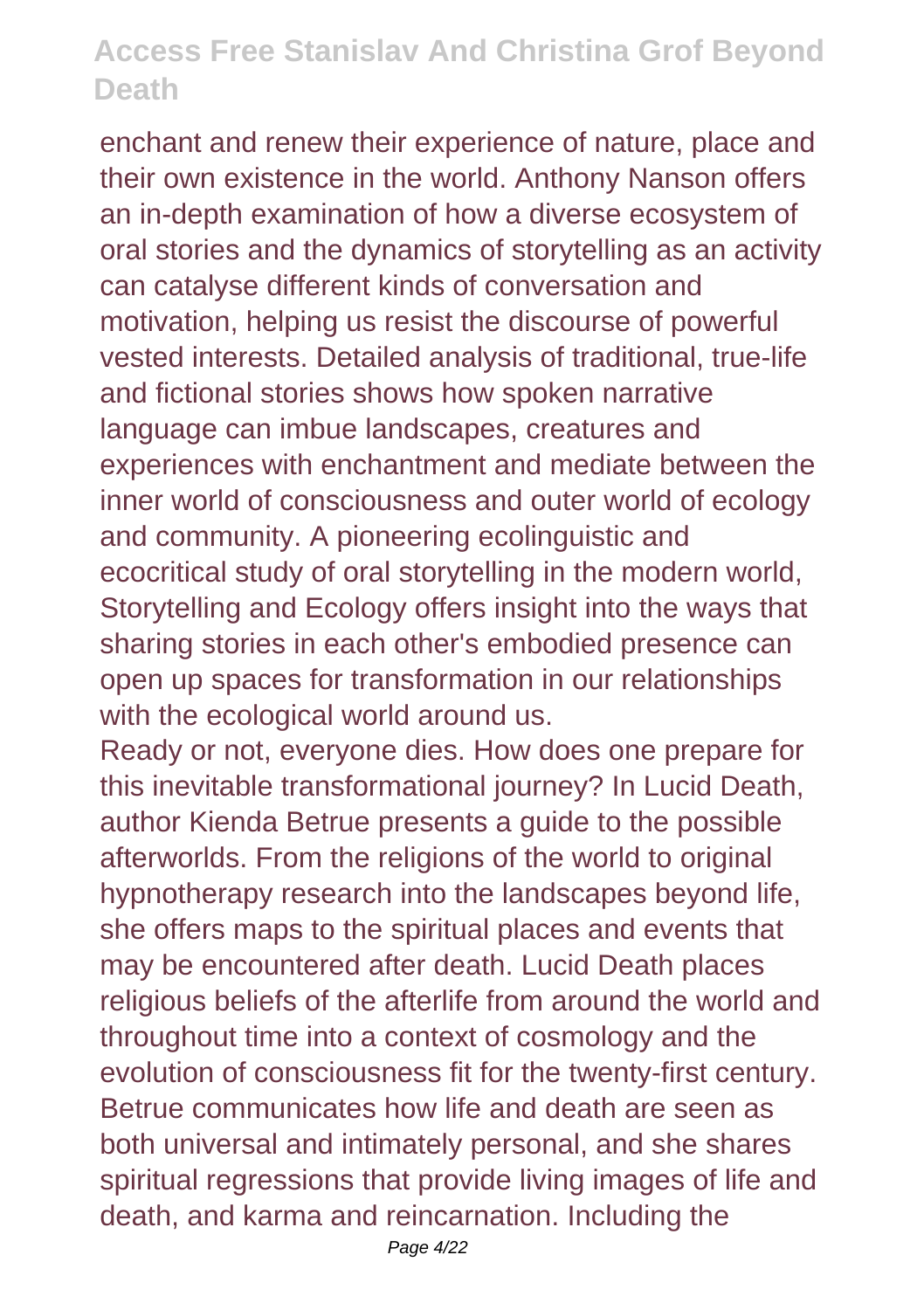wisdom traditions of a variety of world religions, Lucid Death offers spiritual truths and tools for accomplishing life and death in noble, enlightened, and empowered ways. "Lucid Death is fabulous. The conceptual matrix is vast yet precise. It offers an understandable worldview that nestles human life between the microcosm and the macrocosm in a cozily affirming, yet crisply realistic way." —Burnette Carchedi, artist and musician "We are fortunate that the author applies her extraordinary inner capacities to explore the mysteries of karma and reincarnation. Rarely do we encounter such an accessible and multicultural rendering of the journey of the soul through the spiritual worlds after death." —Ignacio Cisneros, spiritual scientist In the third edition of Jewish Views of the Afterlife, Rabbi Simcha Paull Raphael walks readers through the Jewish tradition of the afterlife while providing insights into spiritual care with dying and grieving individuals and families.

Stepping Stones to a Higher Vision examines the development of religious consciousness from religion to spirituality to mysticism. This developmental path imaginatively described as "stepping stones" in the title of the book and as "elevators of religion" in chapter one, has its rewards but also its dangers and pitfalls. Intended for the non-specialist lay person interested in religion, as well as the scholar, the book focuses on Jewish tradition and its sources (Hebrew Bible, Talmud-Midrash, and Kabbalah), but in a broad cross-cultural interdisciplinary context. Ritual, prayer, including meditation and contemplation, ethics and morality, religious leadership,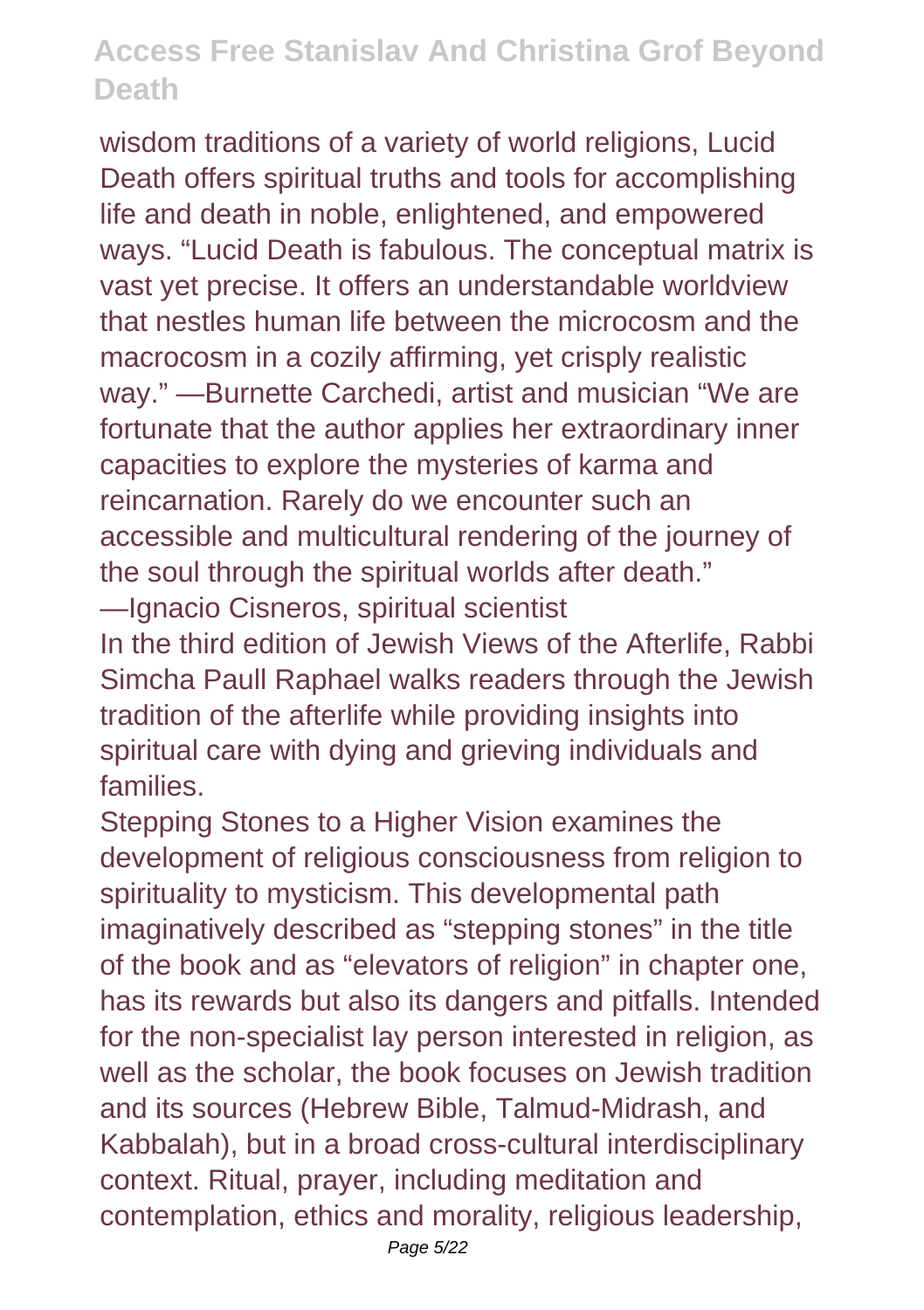and the afterlife are analyzed in the context of sociology, science, and the history of religion.

Dozens of books, articles, television shows, and films relating "near-death" experiences have appeared in the past decade. People who have survived a close brush with death reveal their extraordinary visions and ecstatic feelings at the moment they died, describing journeys through a tunnel to a realm of light, visual reviews of their past deeds, encounters with a benevolent spirit, and permanent transformation after returning to life. Carol Zaleski's Otherworld Journeys offers the most comprehensive treatment to date of the evidence surrounding near-death experiences. The first to place researchers' findings, first-person accounts, and possible medical or psychological explanations in historical perspective, she discusses how these materials reflect the influence of contemporary culture. She demonstrates that modern near-death reports belong to a vast family of otherworld journey tales, with examples in nearly every religious heritage. She identifies universal as well as culturally specific features by comparing near-death narratives in two distinct periods of Western society: medieval Christendom and twentieth-century secular America. This comparison reveals profound similarities, such as the life-review and the transforming after-effects of the vision, as well as striking contrasts, such as the absence of hell or punishment scenes from modern accounts. Mediating between the "debunkers" and the near-death researchers, Zaleski considers current efforts to explain near-death experience scientifically. She concludes by emphasizing the importance of the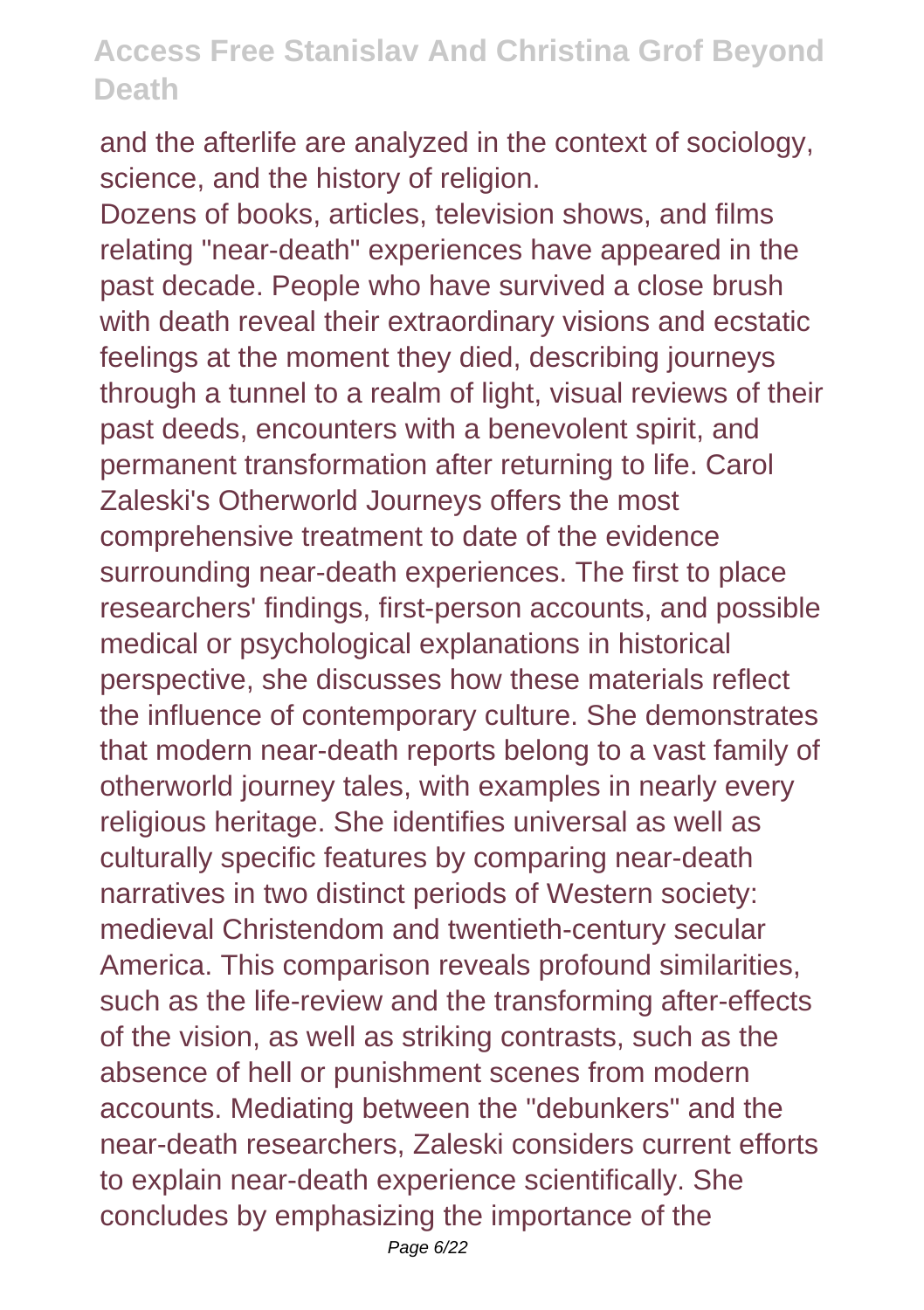otherworld vision for understanding imaginative and religious experience in general.

Argues that many episodes of transformational crisis have been misdiagnosed as mental illness, and explains how to use such a crisis for spiritual development Style, Society, and Person integrates the diverse current and past understandings of the causes of style in material culture. It comprehensively surveys the many factors that cause style; reviews theories that address these factors; builds and tests a unifying framework for integrating the theories; and illustrates the framework with detailed analyses of archaeological and ethnographic data ranging from simple to complex societies. Archaeologists, sociocultural anthropologists, and educators will appreciate the unique unifying approach this book takes to developing style theory. A pioneer in the synthesis of science, holistic health, and contemporary spirituality, Dr. Patricia Muehsam introduces and explores a path to health and well-being that is extraordinary in its ease and profound in its results. This groundbreaking work explores what health and healing — physical, mental, emotional, and spiritual really mean and offers a revolutionary new way to think about health. You'll discover experiences of illness and healing that defy conventional thinking, explore the ancient wisdom and the modern science of consciousness, and learn practical tools for experiencing Absolute Health — which are also tools for navigating being human.

The key to self-development, says Mike Sayama, is the experience of Samadhi, a state of relaxed concentration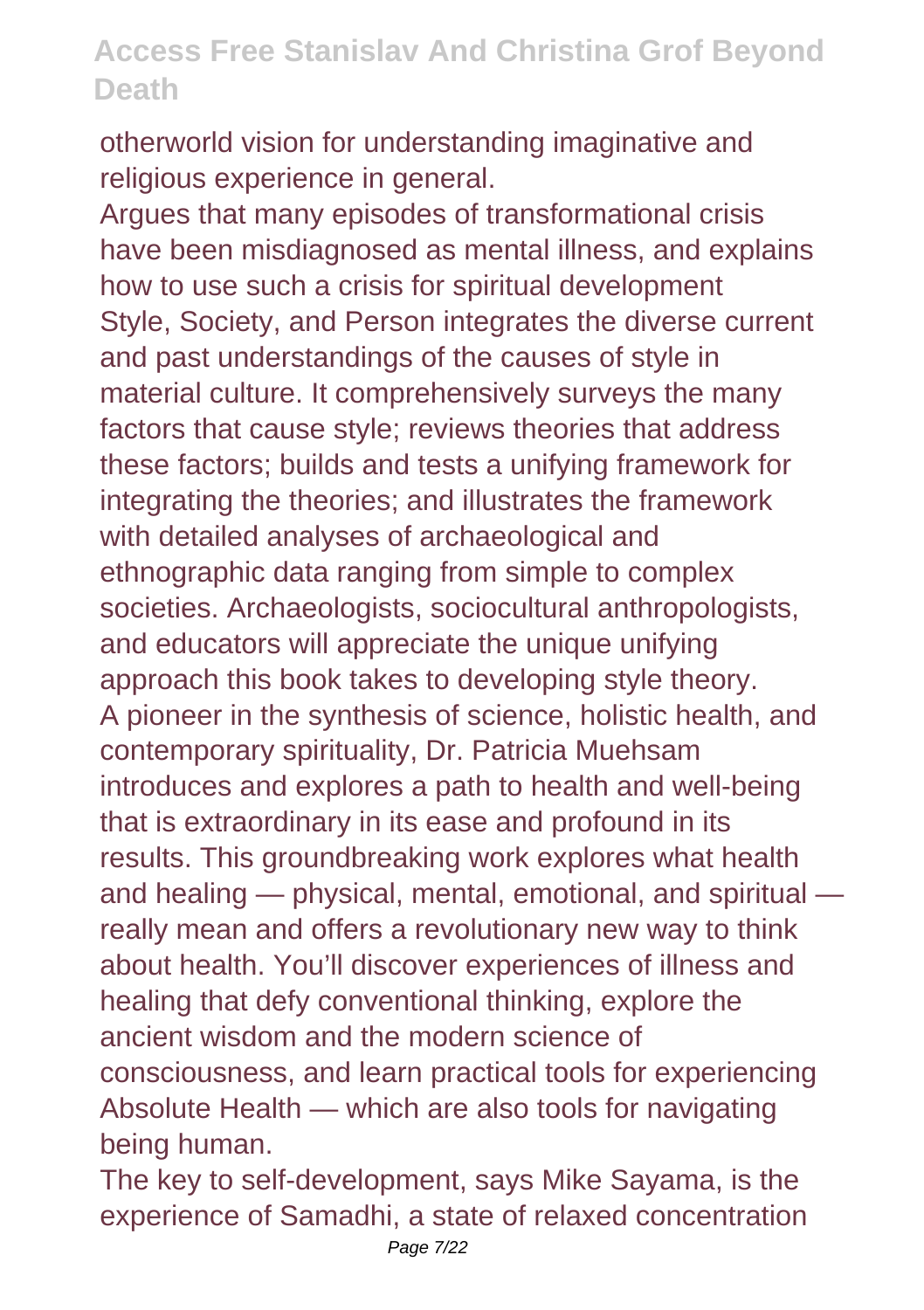in which the individual neither freezes out of fear nor clings due to desire. Simply stated, samadhi is the free flow of vital energy within the body and between the body and the universe. Moving effortlessly across traditions and techniques, Sayama discovers that sages throughout history—Greek philosophers, German mystics, Indian seers, and our own Albert Einstein among others—have taught that this experience of transcendental oneness lies at the heart of full selfrealization. The first part of the book studies selfrealization in Zen Buddhism. The author pinpoints its essence in Buddha's enlightenment. The development of Zen is then traced, continuing down to living masters who in very recent times have transplanted their lineages from Japan to the United States. Sayama notes that we must choose as masters those to whom the authentic teaching has been transmitted through generations, and he examines in loving detail the sometimes strange and astonishing behaviors of those whose very presence communicates the state of samadhi. The second part of the book presents Zen therapy, a way of selfdevelopment emphasizing the cultivation of samadhi through psychophysical training. Sayama compares the effects of Rolfing, Feldenkrais, and Zen therapy on the human body and mind. He includes easy-to-follow directions for creating the inner state he describes. He tells vivid stories of extraordinary cases treated from the point of view that the best therapy is nothing less than the removal of all dualism. Four main practices are presented: zazen (meditation), hara development, circulation of the vital energy, and communication.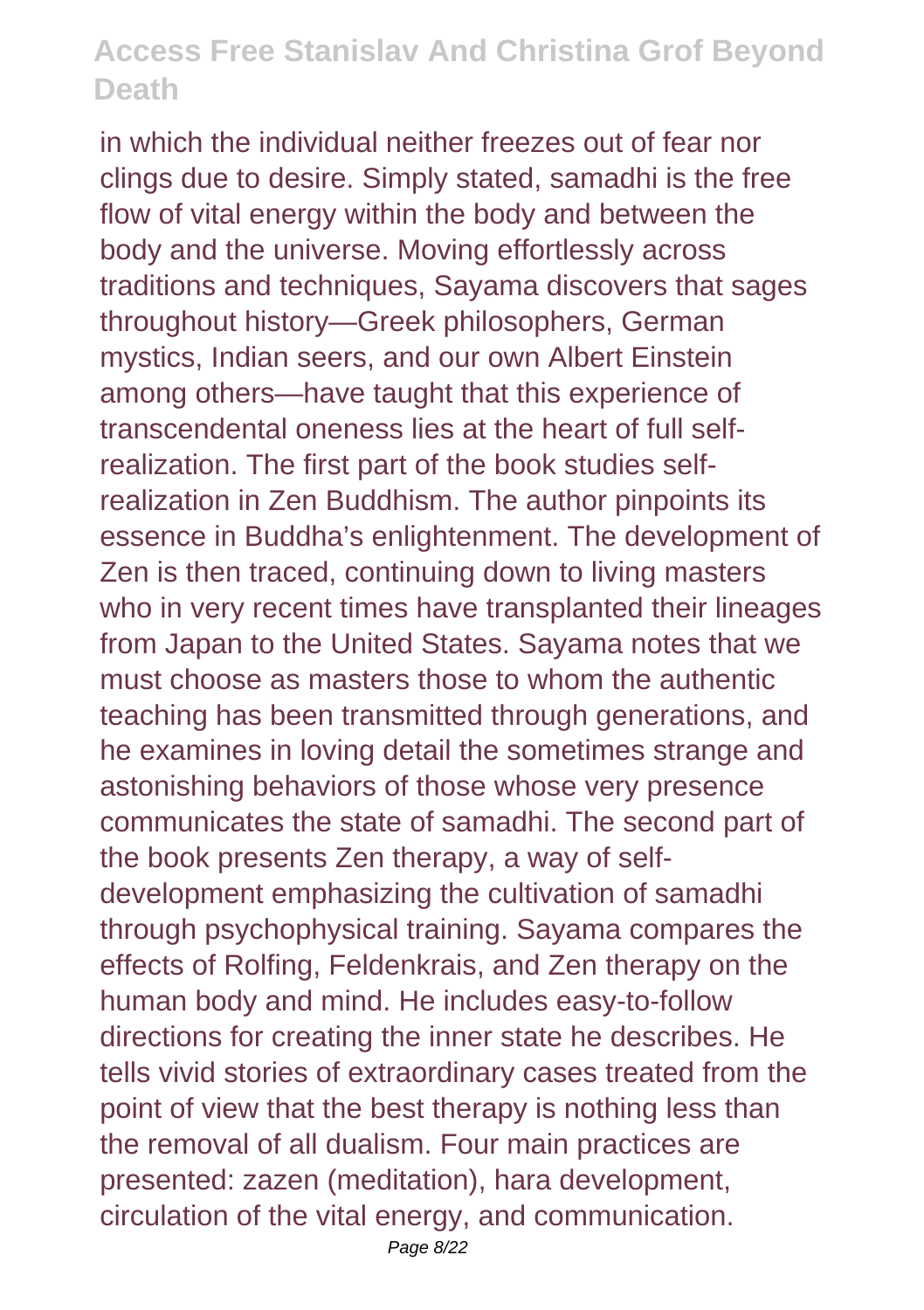The definitive overview of this transformative breathwork. How do we make sense of death--in theology, in philosophy, in experience? How do religions other than Christianity deal with death and with dying? In the now predominantly secular societies of the West, what are we to make of the theologies of death developed by writers such as Becker, Hick, Thielicke, and Macquarrie? Ray Anderson tackles his subject with clarity and without sentimentality. He discusses first the treatment--and indeed, the denial--of death by contemporary Western society, and its place in other religious traditions. Going on to discuss the origins of a Christian theology of death, he examines the legacy of Judaism and seeks to lay the foundations for a Christian anthropology in the unity of the body and soul. Death, he argues, is alien to God's determination of our personhood. Outlining a classic Christian understanding of the death and resurrection of Jesus Christ, he explores the implications of the Passion for our own mortality. Even if the sting of death has been removed, the experience of dying and bereavement remains. Ray Anderson considers pastoral approaches to dying in the light of his observations and arguments and makes his case for a reintegration of the experience of dying into our communities.

Here Grof presents a useful model of the psyche—a model extended by his thirty years of studying nonordinary states of consciousness. It is useful for understanding such phenomena as shamanism, mysticism, psychedelic states, spontaneous visionary experiences, and psychotic episodes. The model is also useful in explaining the dynamics of experiential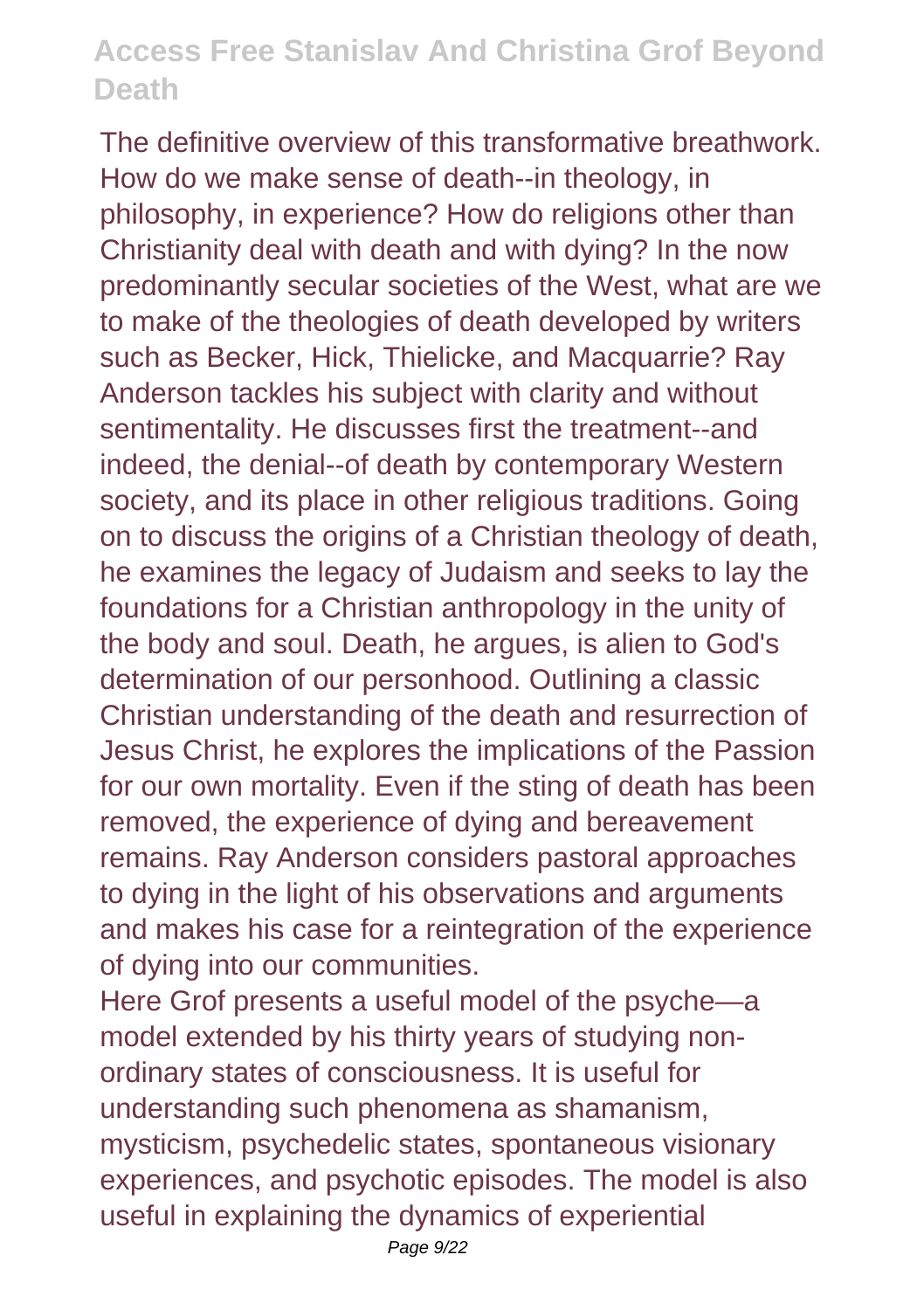psychotherapies and a variety of sociopolitical manifestations such as war and revolution. This book might have been entitled Beyond Drugs. The second part describes the principles and process of the nonpharmacological technique developed by the author and his wife, Christina, for self-exploration and for psychotherapy. Grof explores in detail the components of this technique. He describes its method, its effective mechanisms, as well as its goals and potential. Its practice is simple, since it utilizes the natural healing capacity of the psyche.

Beyond DeathThe Gates of ConsciousnessThames & **Hudson** 

Ervin Laszlo's tour de force, What is Reality?, is the product of a half-century of deep contemplation and cutting-edge scholarship. Addressing many of the paradoxes that have confounded modern science over the years, it offers nothing less than a new paradigm of reality, one in which the cosmos is a seamless whole, informed by a single, coherent consciousness manifest in us all. Bringing together science, philosophy, and metaphysics, Laszlo takes aim at accepted wisdom, such as the dichotomies of mind and body, spirit and matter, being and nonbeing, to show how we are all part of an infinite cycle of existence unfolding in spacetime and beyond. Augmented by insightful commentary from a dozen scholars and thinkers, along with a foreword by Deepak Chopra and an introduction by Stanislav Grof, What is Reality? offers a fresh and liberating understanding of the meaning and purpose of existence.

The Psychic Vampire Codex is the first book to examine the phenomenon and experience of modern vampirism completely from the vampire's perspective. Father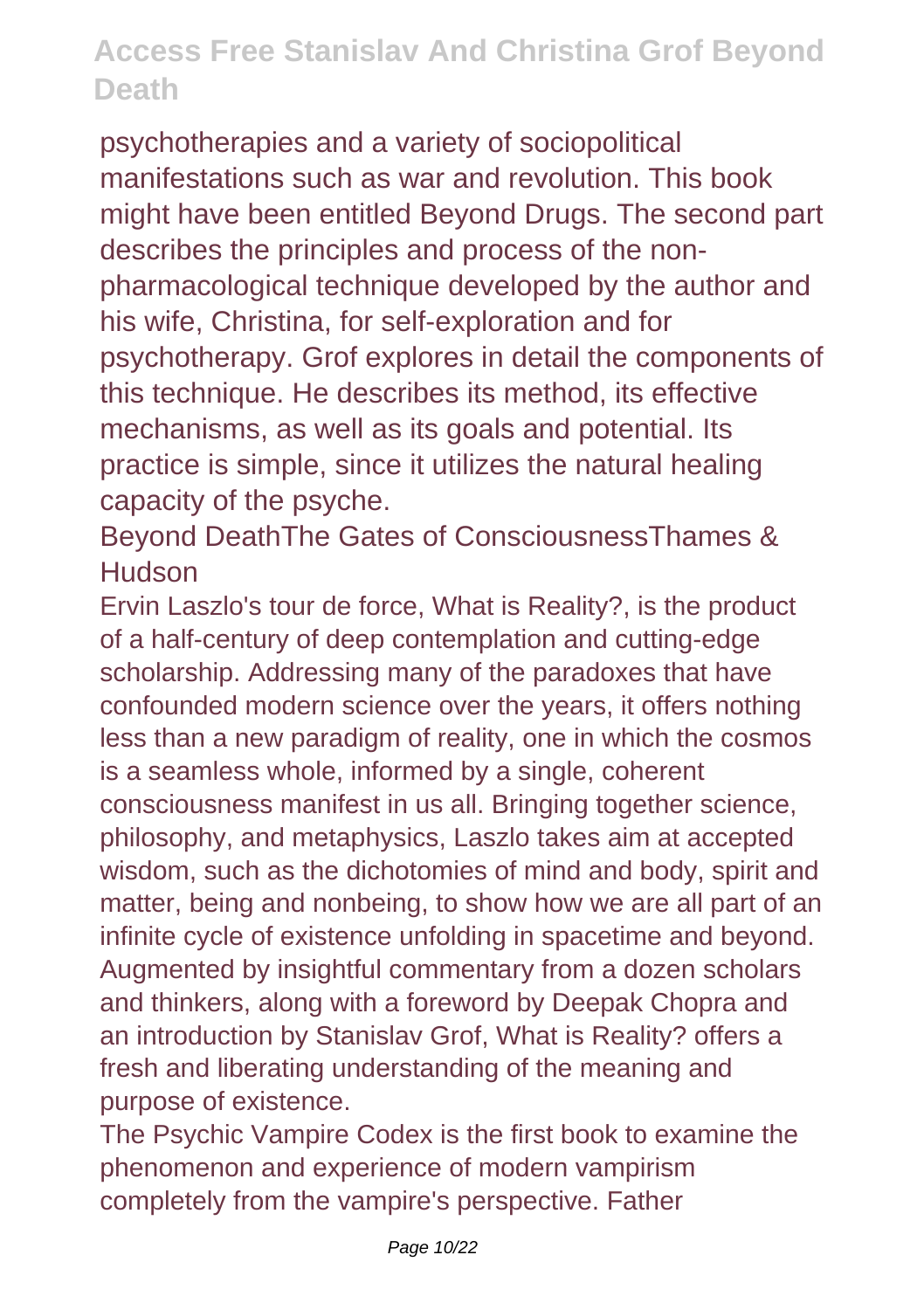Sebastiaan, a fellow vampire writes in the foreword that Michelle Belanger's system "introduced a breath of fresh air into the vampire subculture. It freed us to look at ourselves in a new light, and it also helped those outside our community to view us differently. No longer were we parasites or predators . . . we could use our inborn abilities to help people heal." Psychic vampires are people who prey on the vital, human life energies of others. They are not believed to be undead. They are mortal people whose need for energy metaphorically connects them to the life-stealing predators of vampire myth. In The Psychic Vampire Codex, Michelle Belanger, author and psychic vampire, introduces readers to the fascinating system of energy work used by vampires themselves and provides the actual codex text widely used by the vampire community for instruction in feeding and other techniques. Belanger also examines the ethics of vampirism and offers readers methods of protection from vampires. The Psychic Vampire Codex explodes all preconceptions and myths about who and what psychic vampires really are and reveals a vital and profound spiritual tradition based on balance, rebirth, and an integral relationship with the spirit world.

First book to investigate the links between the Modernist movement and the archaeological discoveries of the period. Thinkers and activists from many orientations and traditions are now coming together to explore ways to reconstitute rites of passage as a form of community healing for our public and personal ills. Crossroads is a comprehensive collection of over fifty cutting-edge writings on diverse aspects of the transition to adulthood. "In no uncertain terms, Crossroads opens our eyes to our responsibility to the adolescents who are now growing up without sacred rituals and hence without knowledge of spiritual roots in their culture. Many of the writers have first-hand experience and first-rate ideas of how to transform this cultural crisis. Crossroads also challenges us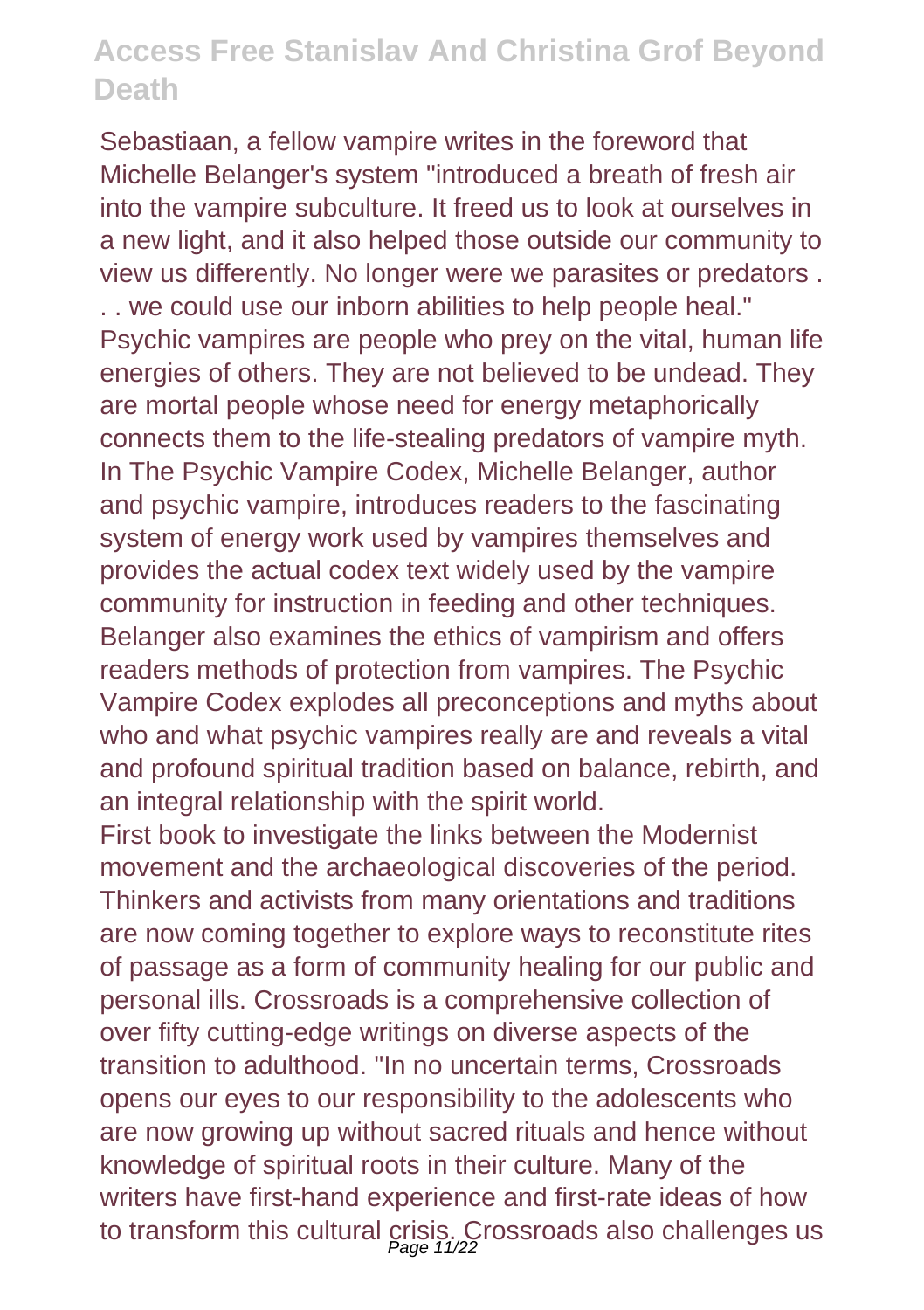to integrate our own inner adolescent. Piercing insight with realistic hope " -- Marlon Woodman The Ravaged Bridegroom This book discusses the history and evolution of the field of psychology and its position as a global, integrated, hub science. It presents the nexus between science, the humanities and social sciences. It addresses the seminal work of Cambridge physicist C.P. Snow, who, more than five decades ago, wrote the book on The Two Cultures, outlining the intellectual schism between the academic disciplines—the humanities, arts, religion and the sciences. Today, the social sciences comprise the third culture; and Jerome Kagan, a Harvard developmental psychologist, published a book in 2009, The Three Cultures: Natural Sciences, Social Sciences and the Humanities in the 21st Century, responding to Snow's earlier concerns that includes a look at the newest culture—the social sciences. Psychology and the Three Cultures—History, Perspectives and Portraits, examines early and current notions about the three cultures reflecting on C.P. Snow's treatise on The Two Cultures, and Jerome Kagan's treatise on The Three Cultures, as related to the field of psychology. The book illustrates how psychological science, historically, has blended all these cultures in order to understand human nature. It traces the history of psychology, highlighting pivotal places and people from around the world contributing to the evolution of the field. The book documents psychology as a global, integrated, hub science and a blend of the disciplines. The discussion here includes the emergence of psychology from the field of philosophy and the many subfields currently representing psychology today. Examples are provided of select subfields moving across disciplines, as well as portraits of three revolutionary scientists—Carl Jung, William James and Stanislav Grof—whose work intersects many disciplines as they study, understand and describe human nature. This book is a "must-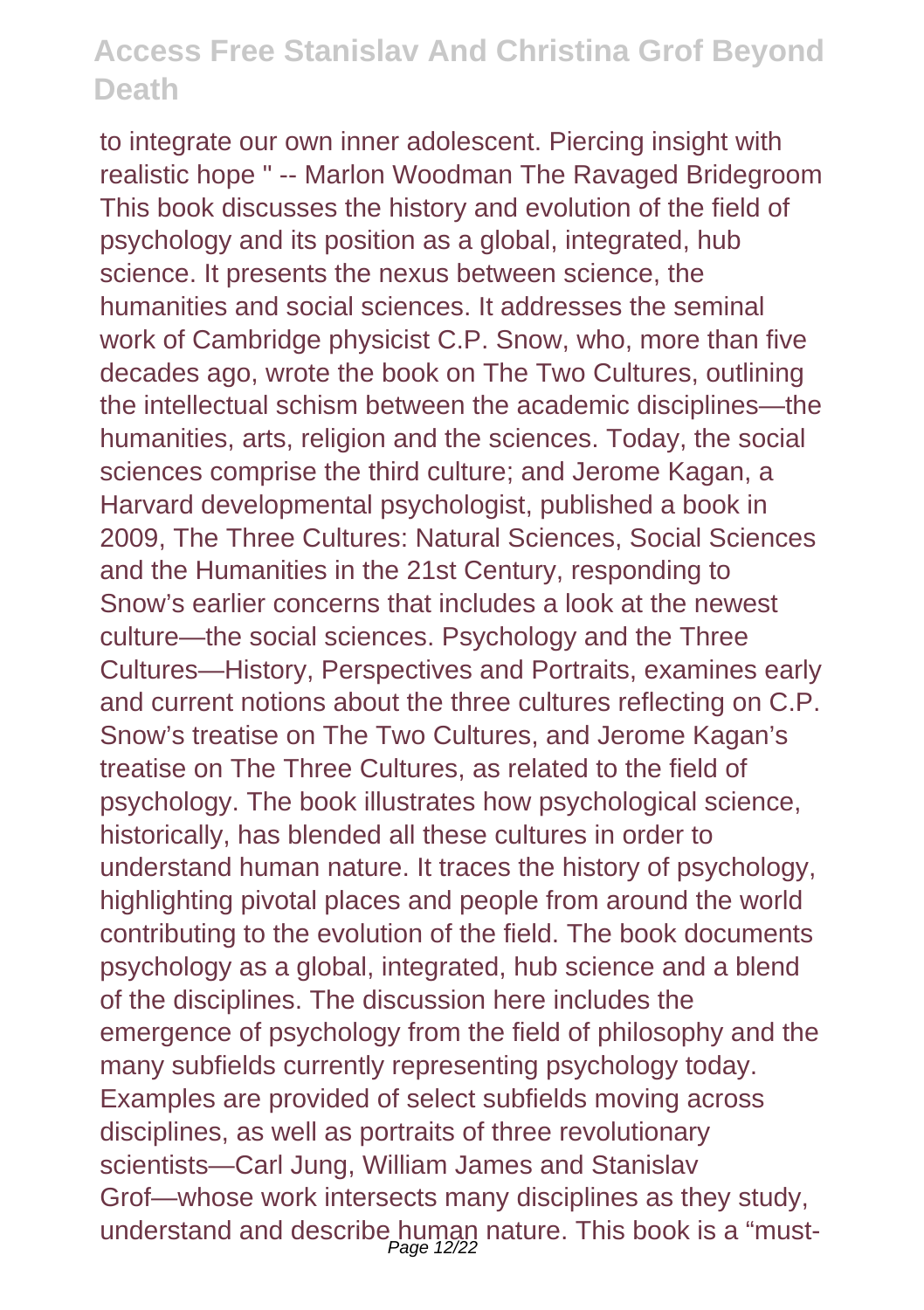read" for scholars, psychologists, social scientists, scientists, historians, and medical professionals, undergraduate and graduate students studying the history of psychological science and its evolution. The book is also written for lay persons interested in the field of psychology, dispelling the myth of psychology as a pseudoscience.

Covering neurological, pharmacological and psychological approaches, this book examines the constant themes that run through both positive and negative near-death experiences. The author calls for the reinvestment of dying with the rituals that once gave it spiritual and social meaning, surveying the many ways death has been treated throughout history and demonstrating how the arts might lend a renewed reverence to death. UP.

A guide to uncovering your post-retirement purpose and creating financial security. Art Mitchell uses the REWIREMENT process to empower and transform himself and people like you. He details ten critical steps to inform aging, building on the anti-ageism and conscious aging movements. In Grateful, Not Dead, you learn how to: overcome ageist myths and shame to change everything for yourself reboot your mind through self-reflection, consciousness expansion, and spirituality uncover purpose, boost creativity, increase engagement, and service find meaningful work and achieve financial independence take back your power and make the changes you want to see Those of you who have been forced to make career changes, retire, or otherwise chose to work past "retirement age" may find yourself wanting help. It's here. Prepare to learn how to live purposefully and inspired to do what's important to you! "Grateful, Not Dead is the best I have read to assist you in resetting your life script for the happiest, youthful aging!" —C. Norman Shealy, MD, PhD(from Foreword) "After decades in careers that have defined us, what's the next step? Guided by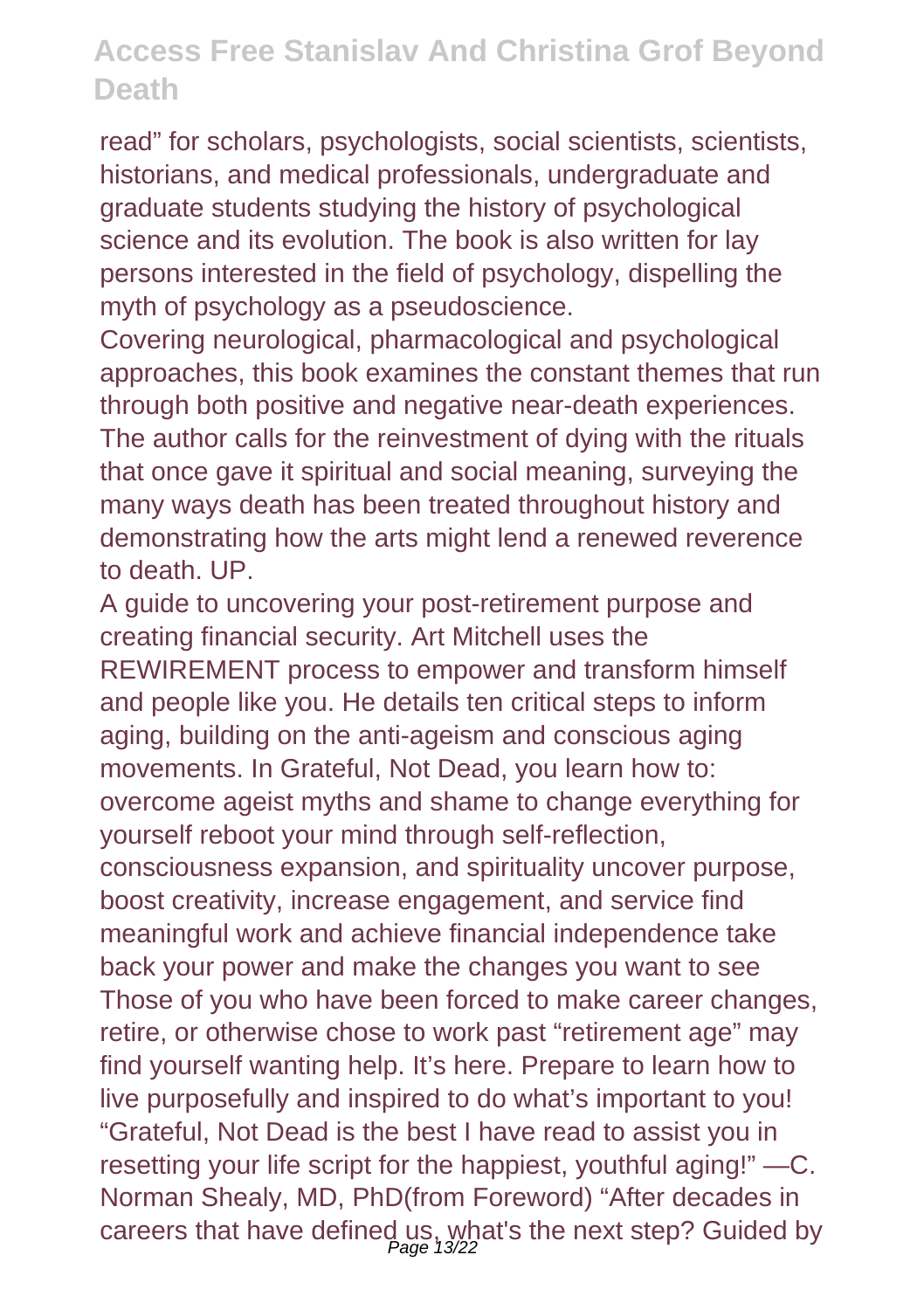the author's life wisdom and skills as a coach, readers find their own answers through inspiration and exercises that tap into personal power and purpose." —Lois Guarino, author of Writing Your Authentic Self "Art Mitchell has written an indispensable guidebook for people entering the territory of older age." —Harry R. Moody, retired Vice President, AARP Analyzes the portrayal of death, afterlife, heaven, and hell in the art of various cultures, from ancient Egypt to the North American Indian Argues that so-called psychiatric emergencies are actually opportunities for spiritual healing, and offers practical advice for individuals in crisis Summarizes Grof's experiences and observations from more than forty years of research into nonordinary states of consciousness. This accessible and comprehensive overview of the work of Stanislav Grof, one of the founders of transpersonal psychology, was specifically written to acquaint newcomers with his work. Serving as a summation of his career and previous works, this entirely new book is the source to introduce Grof's enormous contributions to the fields of psychiatry and psychology, especially his central concept of holotropic experience, where holotropic signifies "moving toward wholeness." Grof maintains that the current basic assumptions and concepts of psychology and psychiatry require a radical revision based on the intensive and systematic research of holotropic experience. He suggests that a radical inner transformation of humanity and a rise to a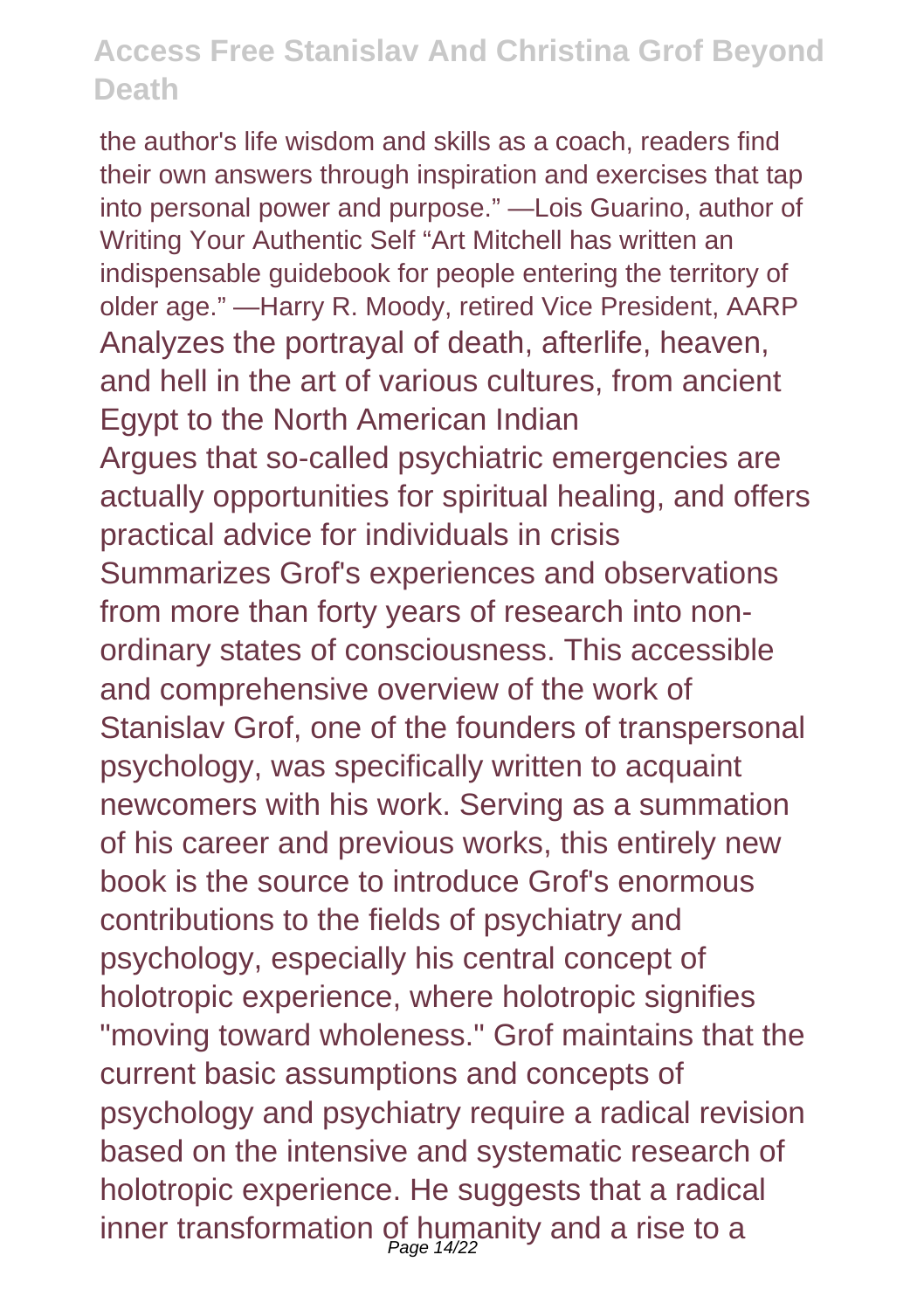higher level of consciousness might be humankind's only real hope for the future. "It's rare to find a textbook that is both extremely informative and enjoyable to read. Psychology of the Futurehas to be one of the first ones I've ever come across … Each chapter brought an entirely new concept, theory, or method that was just as engaging as the previous one." — Dr. Tami Brady, TCM Reviews "This book is by a pioneering genius in consciousness research. It presents the full spectrum of Grof's ideas, from his earliest mappings of using LSD psychotherapy, to his clinical work with people facing death, to his more recent work with holotropic breathing, to his latest thoughts about the cosmological implications of consciousness research and the prospects for dealing with an emerging planetary crisis. Grof has always been one of the most original thinkers in the transpersonal field, and his creativity has kept pace with the maturity of his overall vision." -- Michael Washburn, author of Transpersonal Psychology in Psychoanalytic Perspective "Grof offers an outstanding contribution to the ever-growing debate about the nature of human consciousness and about the place of humankind in the cosmos. If more psychiatrists could be persuaded that human consciousness transcends the limitations of the physical brain, and instead is but an aspect of what may best be described as 'cosmic consciousness,' we could not only expect treatment modalities to Page 15/22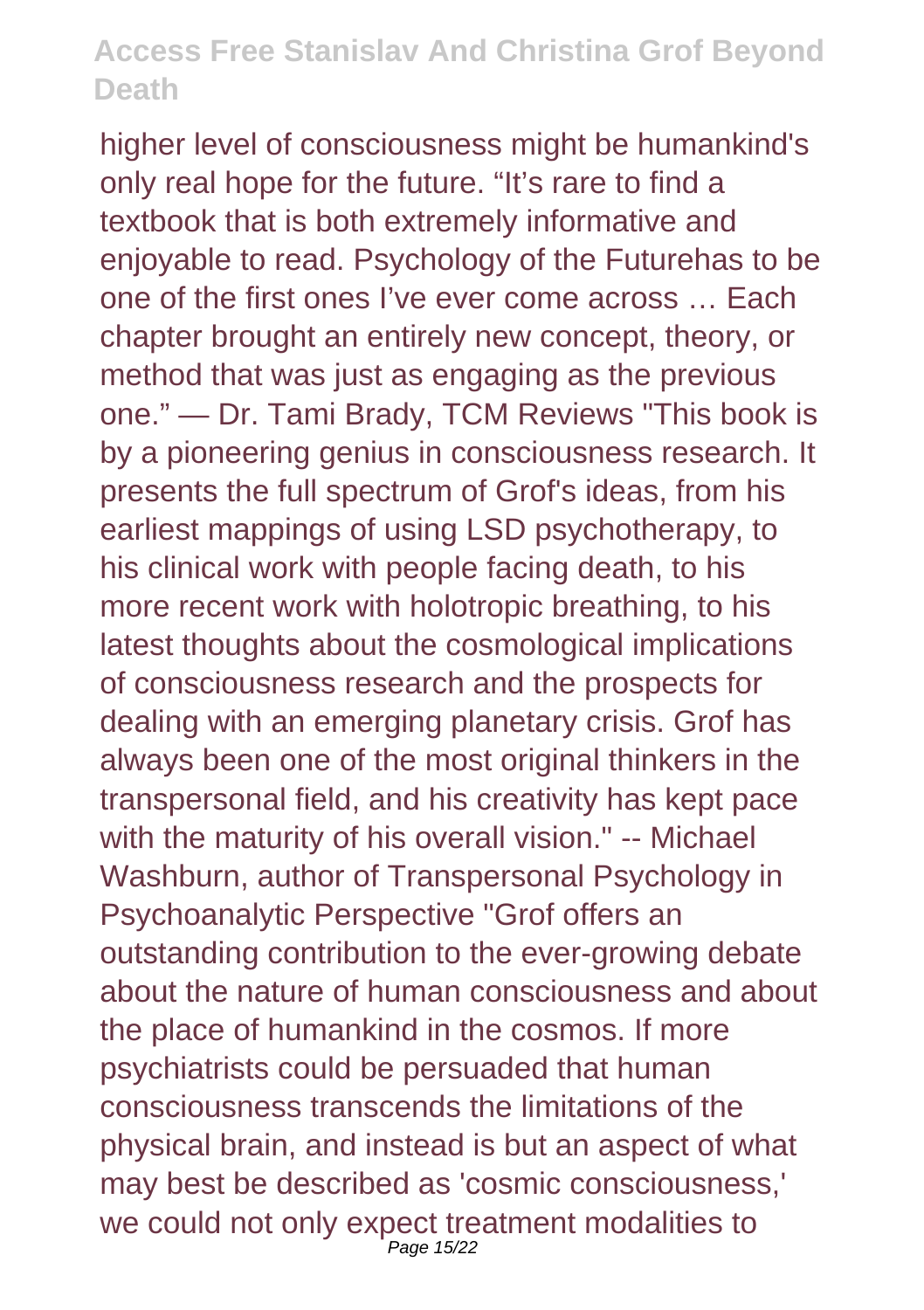change, but we could also anticipate the possibility of culture-wide rethinking of the basic presuppositions of modern cosmology, the cosmology that grounds Western institutions, ideologies, and beliefs about the nature of personhood." -- Michael E. Zimmerman, author of Contesting Earth's Future: Radical Ecology and **Postmodernity** 

Thomas Armstrong, Ph.D., an award-winning educator and expert on human development, offers a cross-cultural view of life's entire journey, from before birth to death to the possibilities of an afterlife. Dr. Armstrong cites both clinical research and anecdotal evidence in a comprehensive view of the challenges and opportunities we face at every stage of our development. His accessible narrative incorporates elements of history, literature, psychology, spirituality, and science in a fascinating guide to understanding our past as well as our future. - "Thomas Armstrong's The Human Odyssey is an extraordinary book; an intellectual feast. Armstrong has amassed and integrated an amazing amount of information from developmental and transpersonal psychology, modern consciousness research, biology, anthropology, mythology, and art, and created an extraordinary guide through all the stages of the adventure of human life. While the rich content of this book will impress professional audiences, it's clear and easy style makes it quite Page 16/22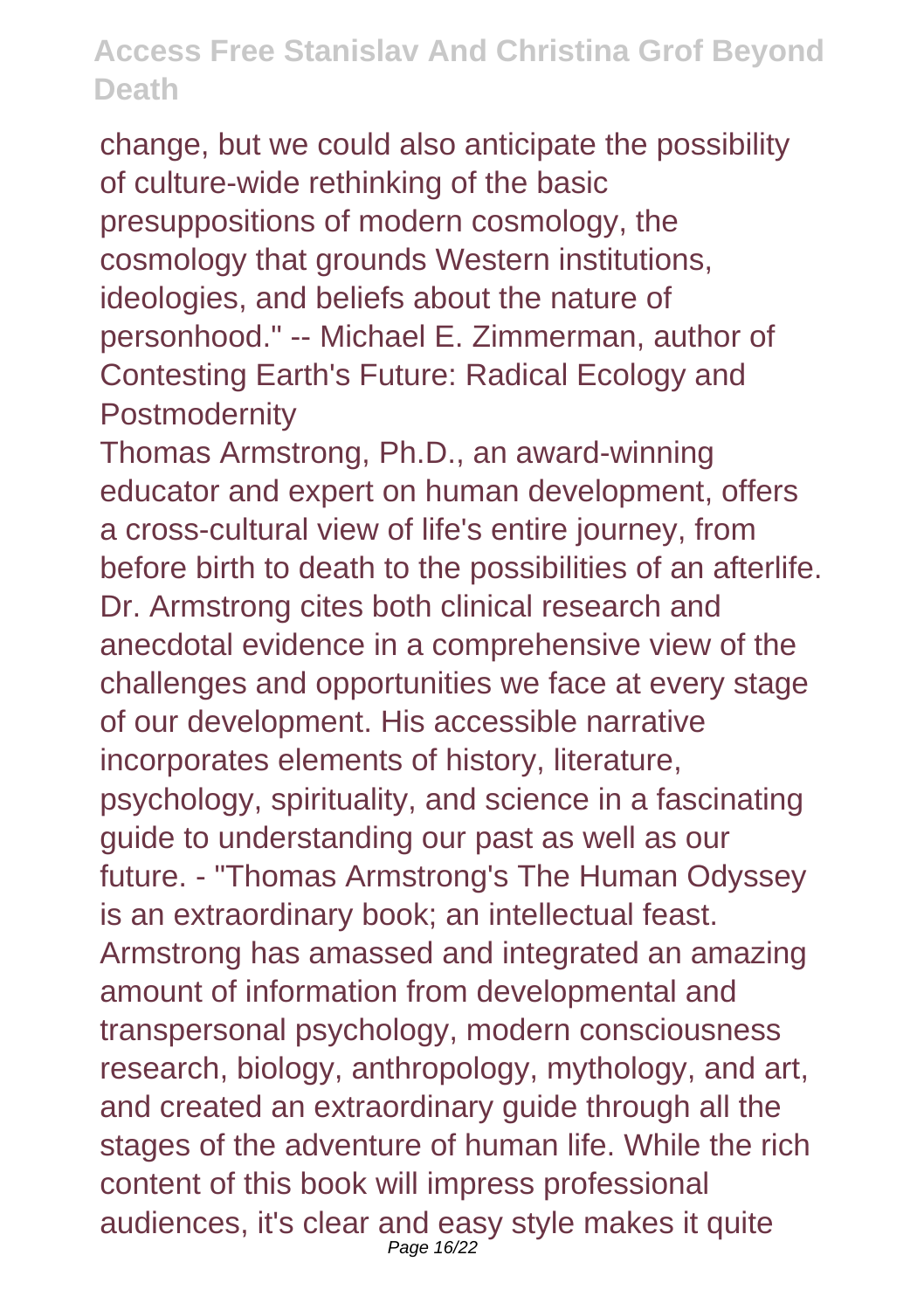accessible to the general public." — Stanislav Grof, M.D., former Chief of Psychiatric Research, Maryland Psychiatric Research Center; author of Realms of the Human Unconscious, Beyond the Brain: Birth, Death, and Transcendence in Psychotherapy and Adventures in Self-Discovery Reviews accounts of demon-possession, memories of past lives, ghostly apparitions, and out-of-body experiences collected from Europe, Asia, and the Americas over the past century; and examines the tension between religious and scientific perspectives on the phenomena, the medical evidence, and the taboo on studying such subjects in the social sciences. Paper edition (unseen), \$18.95. Annotation copyright by Book News, Inc., Portland, OR

Our ancestry influences more than just our physical characteristics - it can also have a profound effect on who we are as people. The success of TV shows likeWho Do You Think You Are?has prompted a massive interest in people tracing their family roots. But researching into our forebears' lives can often unearth turbulent histories. The past 250 years has seen more change and upheaval on a global scale than at any other point in history. The legacy of the holocaust, of slavery, indentured servitude and of two world wars, has seen a massive migration of peoples across the world, and almost all families know of a recent ancestor whose life was turned Page 17/22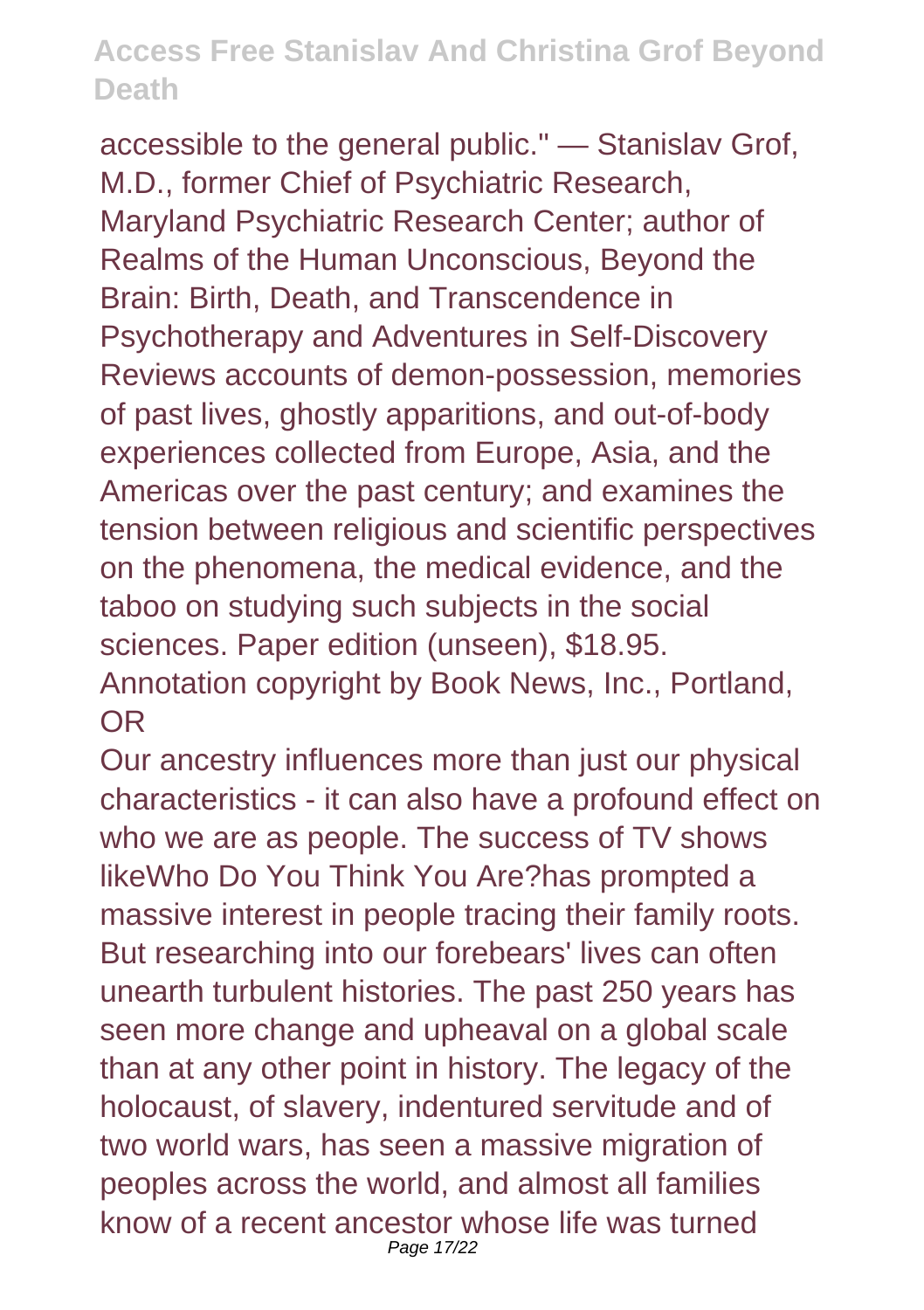upside down by these events. Discovering more about our forebears, and identifying inherited traits, can help us realise our potential and assist us in overcoming obstacles that may be holding us back. As we learn about and honour our ancestors, we can reclaim who we are, discover our creativity, and find our true soul path. In this extraordinary book, readers will find out how to: discover and honour their ancestors, heal their family histories, reveal inherited creative and inspirational gifts, discover their guardian ancestors and learn from inspiring case studies of personal growth. The Ancestral Continuumwill take each reader on a journey through the labyrinth of their own ancestral legacy. As we explore our family tree, we can begin to see ourselves as just one strand in a never-ending tapestry of history and emotion, personality and achievement, birth and death, that will continue into infinity. The book is a powerful and revolutionary blueprint for transforming how we feel about ourselves.

Have you ever wondered what happens to us when we die? What if you really HAD to know? When tragedy strikes the family of young Jobran Winter, he is forced to confront these questions directly. Undertaking a feverish "Quest," he explores various branches of Christianity; Judaism; Islam; Hinduism; Buddhism; Sikhism, as well as the religions of China and Japan. His search encompasses the New Age, Page 18/22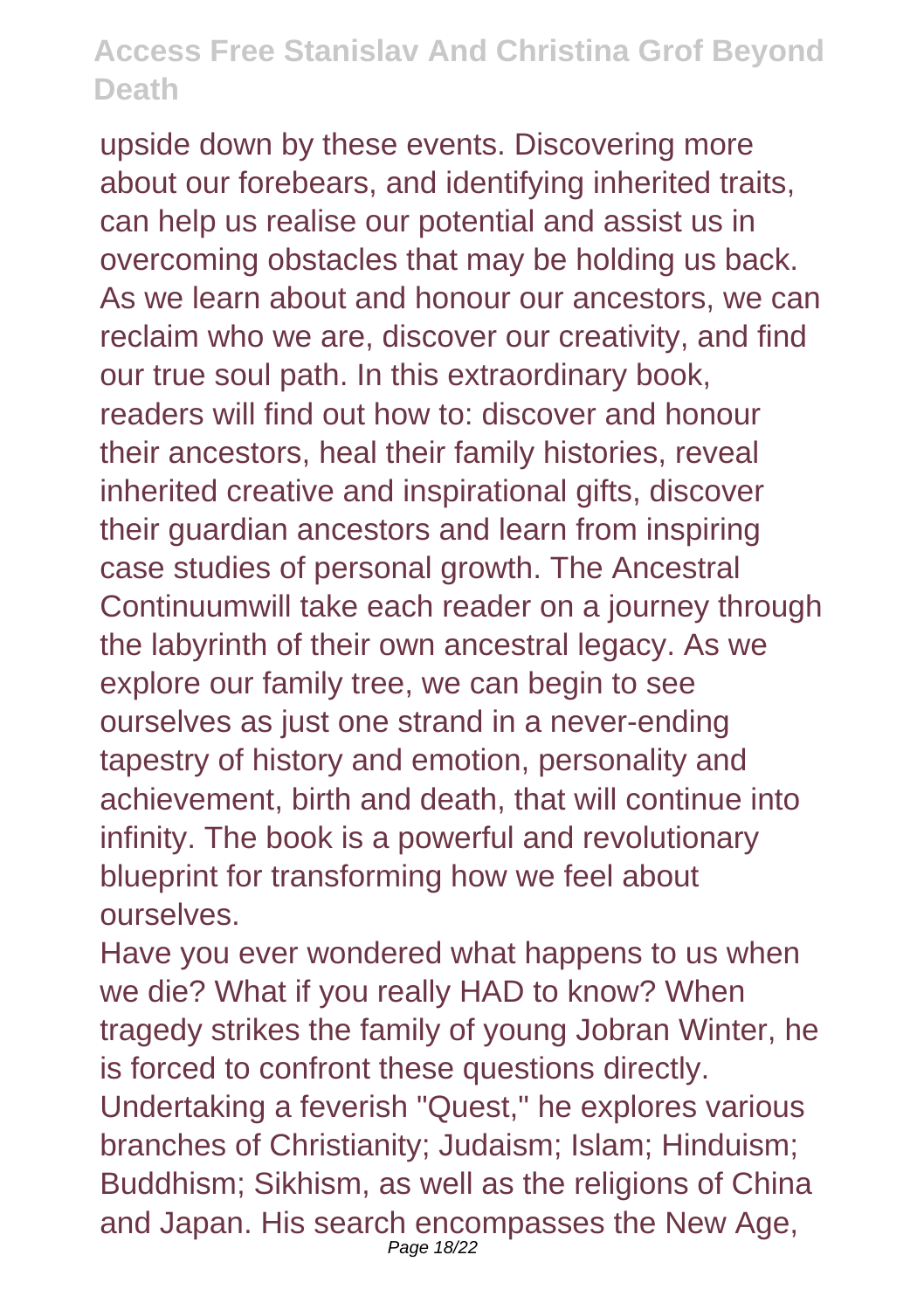Reincarnation, Spiritism and Psychical Research. Attending channeling sessions and seances, investigating haunted houses and Near-Death Experiences, he examines spiritual traditions ranging from Swedenborg to Scientology, from Jodo Shinshu to the Jehovah's Witnesses. Finally, the Quest brings him into direct contact with Hospice work; physical disability; child abandonment; abortion; suicide; euthanasia, and even cold-blooded murder. Encounter the doctrines of Purgatory & Predestination, Universalism & Annihilationism, as you journey in a novel that will make you reexamine your ideas about religion, skepticism, love, death . . . and LIFE.

Every one born on this planet has to die one day. Death is something no human being can escape. Death and dying are an inevitable part of human life. Death is universal. Every day, thousands of people die in every country throughout the globe. No one is promised a tomorrow. The only thing we can count on is today and this moment. Death crosses all barriers of religion, ethnicity, language, color, civilization, and culture. Death remains a grand mystery. Throughout history, every religion and every school of philosophy have attempted to explain this mystery. It is something that touches the life of every man and woman, binding the entire human race under the sky. It catches the rich and the poor and throws the black and the white in the Page 19/22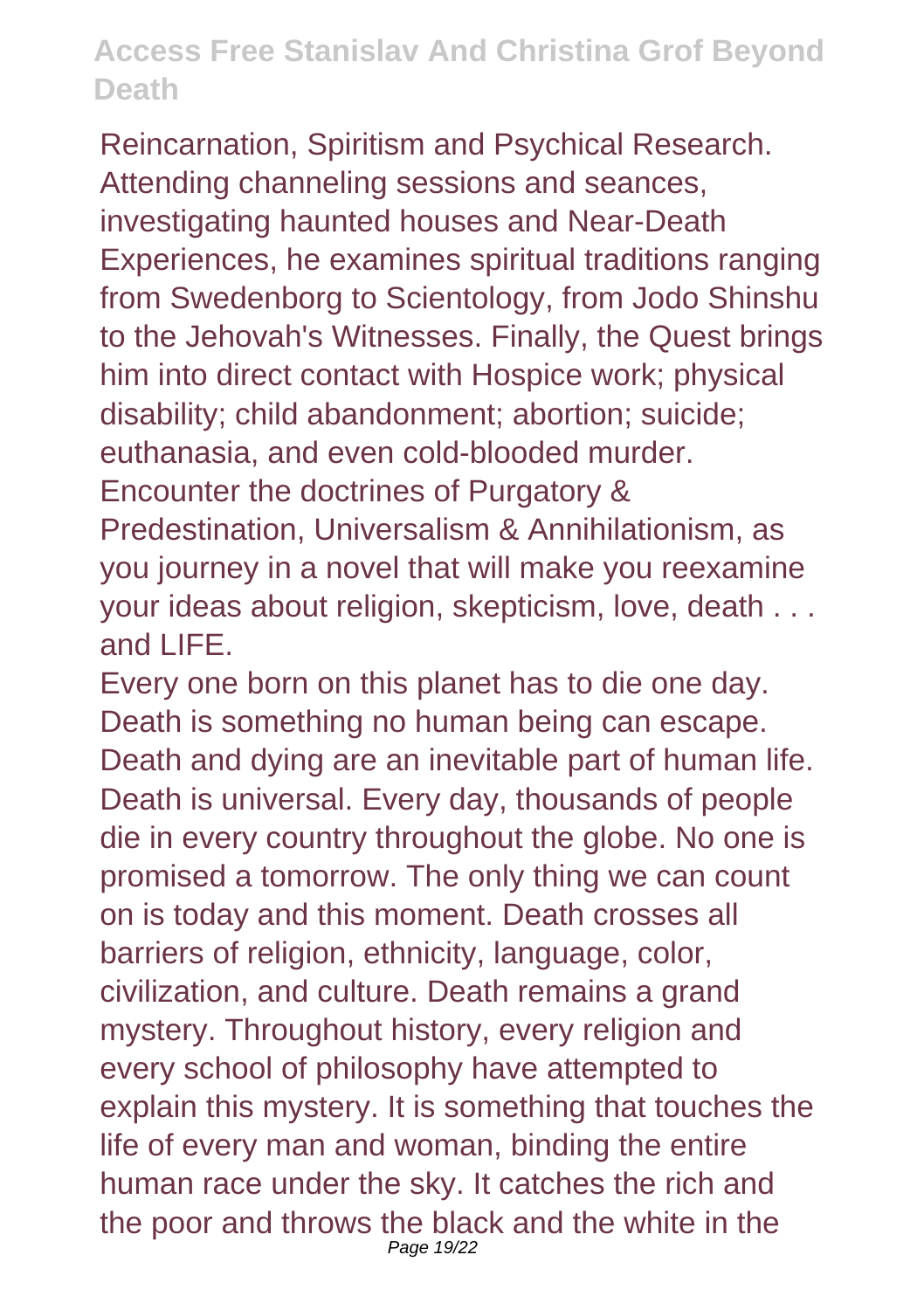grave. The powerful and the humble, all leave this world eventually. But the process of dying need not be painful as many imagine it to be. The knowledge about death and dying and preparing oneself to accept it as a new form of life can make the experience of dying more graceful and peaceful. The intervention of caregivers can play a vital role to make this happen.

Beyond the Brain seriously challenges the existing neurophysiological models of the brain. After three decades of extensive research on those non-ordinary states of consciousness induced by psychedelic drugs and by other means, Grof concludes that our present scientific world view is as inadequate as many of its historical predecessors. In this pioneering work, he proposes a new model of the human psyche that takes account of his findings. Grof includes in his model the recollective level, or the reliving of emotionally relevant memories, a level at which the Freudian framework can be useful. Beyond that is perinatal level in which the human unconscious may be activated to a reliving of biological birth and confrontation with death. How birth experience influences an individual's later development is a central focus of the book. The most serious challenge to contemporary psycho-analytic theory comes from a delineation of the transpersonal level, or the expansion of consciousness beyond the boundaries of time and space. Grof makes a bold argument that understanding of the perinatal and transpersonal levels changes much of how we view both mental illness and mental health. His reinterpretation of some of the most agonizing aspects of human behavior proves thought provoking for both laypersons and professional therapists.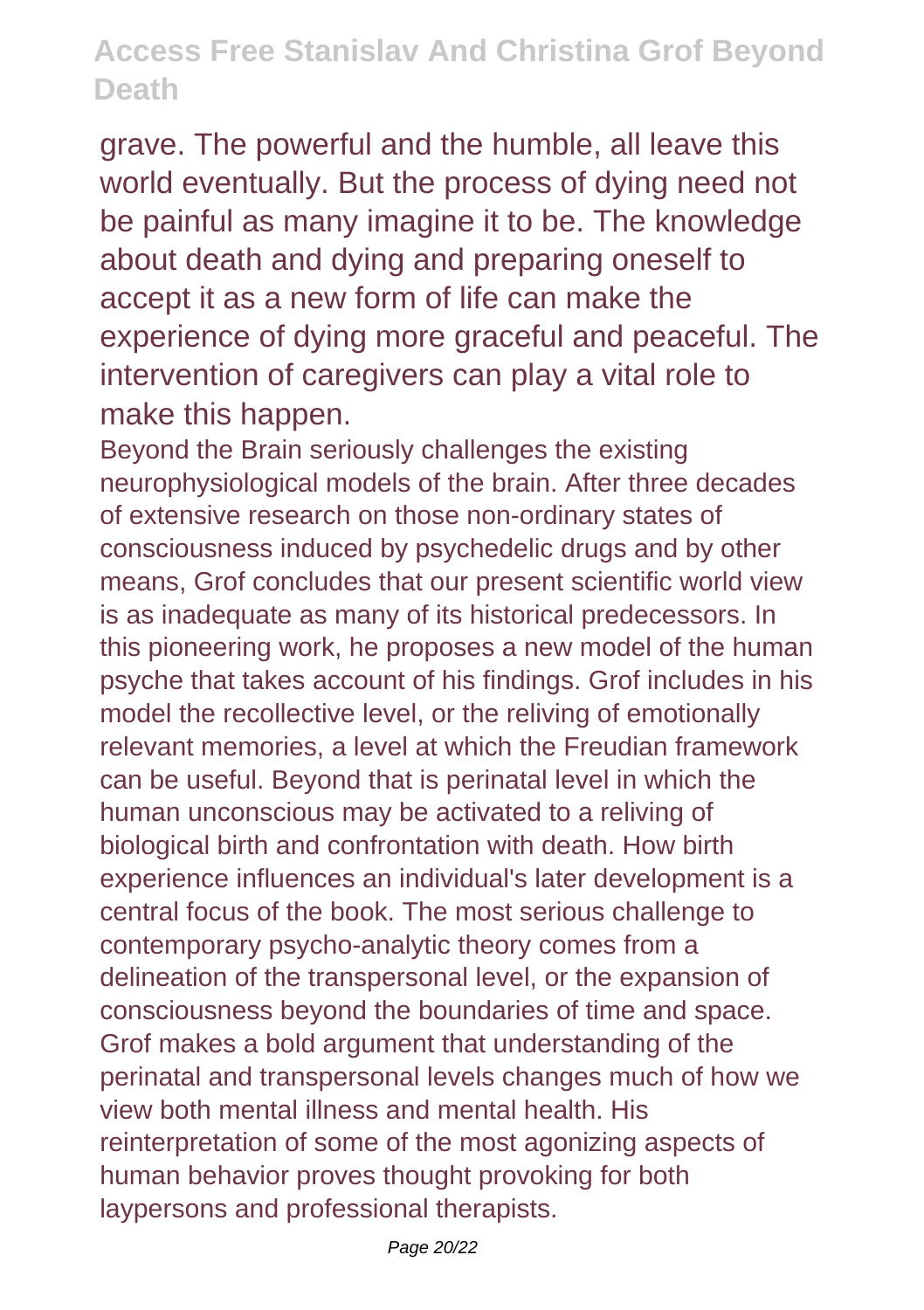King Solomon asserted, "love is as strong as death" (Song of Solomon 8:6). Solomon, the wisest of all Israel's kings, recognized that while every human would eventually succumb to death, death is not ultimate in power. The God whose essence is love designed and created both human life and death as instruments for the display of his own splendor and purposes. Neither human life nor death, then, can deviate from God's ultimate purpose and good for the creature made in his own image. Biblically, death serves as the perfect foil to mark both the immeasurable value of human life and at the same time the relatively limited value of it. Rather than either worshipping or desecrating this finite gift of human life, we can value it rightly and also worship the God who, in his literally infinite wisdom, gives and takes away life in accord with his good and gracious purposes.

Traces the use of powerful gnostic visionary techniques from Hellenistic Gnosticism and Jewish merkabah mysticism, through Muhammad, the Ismaeilis, and theosophical Sufism to medieval neoplatonism, and renaissance alchemy. Psychiatry remains an emerging discipline. Many people suffer from ailments that have no apparent cause, no obvious cure. Quite by accident, while using hypnotherapy, Dr. Modi discovered that pastlife regression can be a beneficial treatment. Many of these patients, under hypnosis, claimed to have spirits attached to their bodies and energy fields, creating psychological and physical problems. Based on years of experience, Dr. Modi describes techniques that release these spirits, revealing how patients can sometimes recover within a few sessions. While most doctors would agree that emotional states affect our health, few would give credence to spiritual "influences." In this truly groundbreaking book, Dr. Modi presents evidence that something beyond the physical affects the health of many people, and urges medical scientists to objectively assess this revolutionary approach to